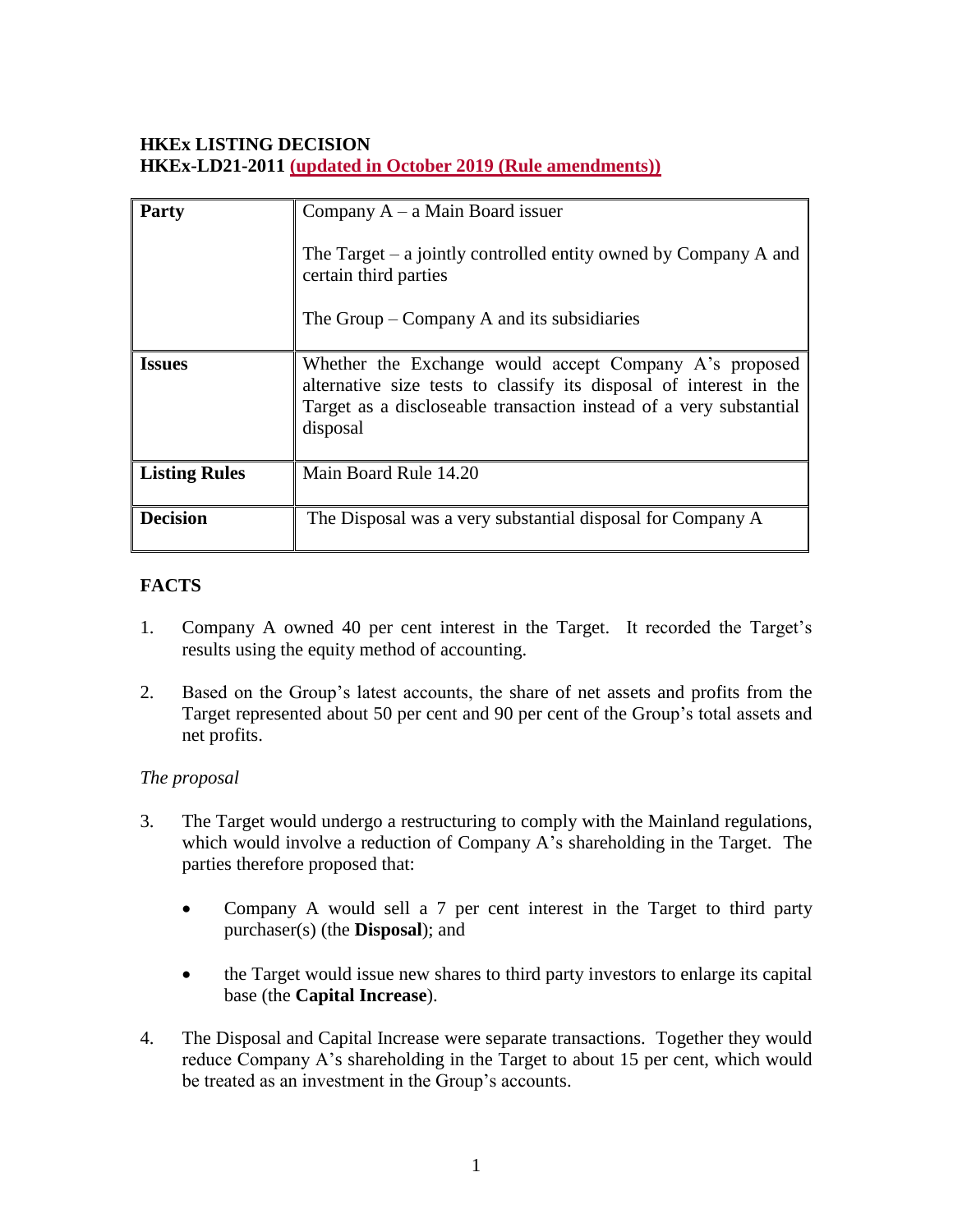5. The Capital Increase would not be a deemed disposal by Company A because the Target was not its subsidiary.

#### *Issues*

- 6. For the Disposal, the profits and consideration ratios were less than 25 per cent whereas the assets and revenue ratios exceeded 75 per cent. Accordingly, it would be a very substantial disposal for Company A and subject to shareholders' approval.
- 7. Company A submitted that the assets and revenue ratios were anomalous. It was not meaningful to compare 7 per cent of the Target's assets and revenue with those of the Group as shown in its accounts because the Target was engaging in a business different from those of the Group, and the Target's assets and revenue were not consolidated in the Group's accounts.
- 8. It proposed to compare 7 per cent of the Target's assets/revenue with the Group's total assets/revenue adjusted by its proportionate interests in the assets/revenue of the Target and other jointly controlled entities. It also proposed to compare 7 per cent of the Target's net assets with the Group's net assets. Based on these alternative size tests, the Disposal should be classified as a discloseable transaction.

### **APPLICABLE LISTING RULES**

9. Rule 14.01 states that:

This Chapter deals with certain transactions, principally acquisitions and disposals, by a listed issuer. …

10. Rule 14.07(1) provides the calculation of an assets ratio as follows:

the total assets which are the subject of the transaction divided by the total assets of the listed issuer…

11. Rule 14.07(3) provides the calculation of a revenue ratio as follows:

the revenue attributable to the assets which are the subject of the transaction divided by the revenue of the listed issuer…

12. Rule 14.20 states that:

the Exchange may, where any of the calculations of the percentage ratios produces an anomalous result or is inappropriate to the sphere of activity of the listed issuer, disregard the calculation and substitute other relevant indicators of size, including industry specific tests. The listed issuer must provide alternative tests which it considers appropriate to the Exchange for consideration.